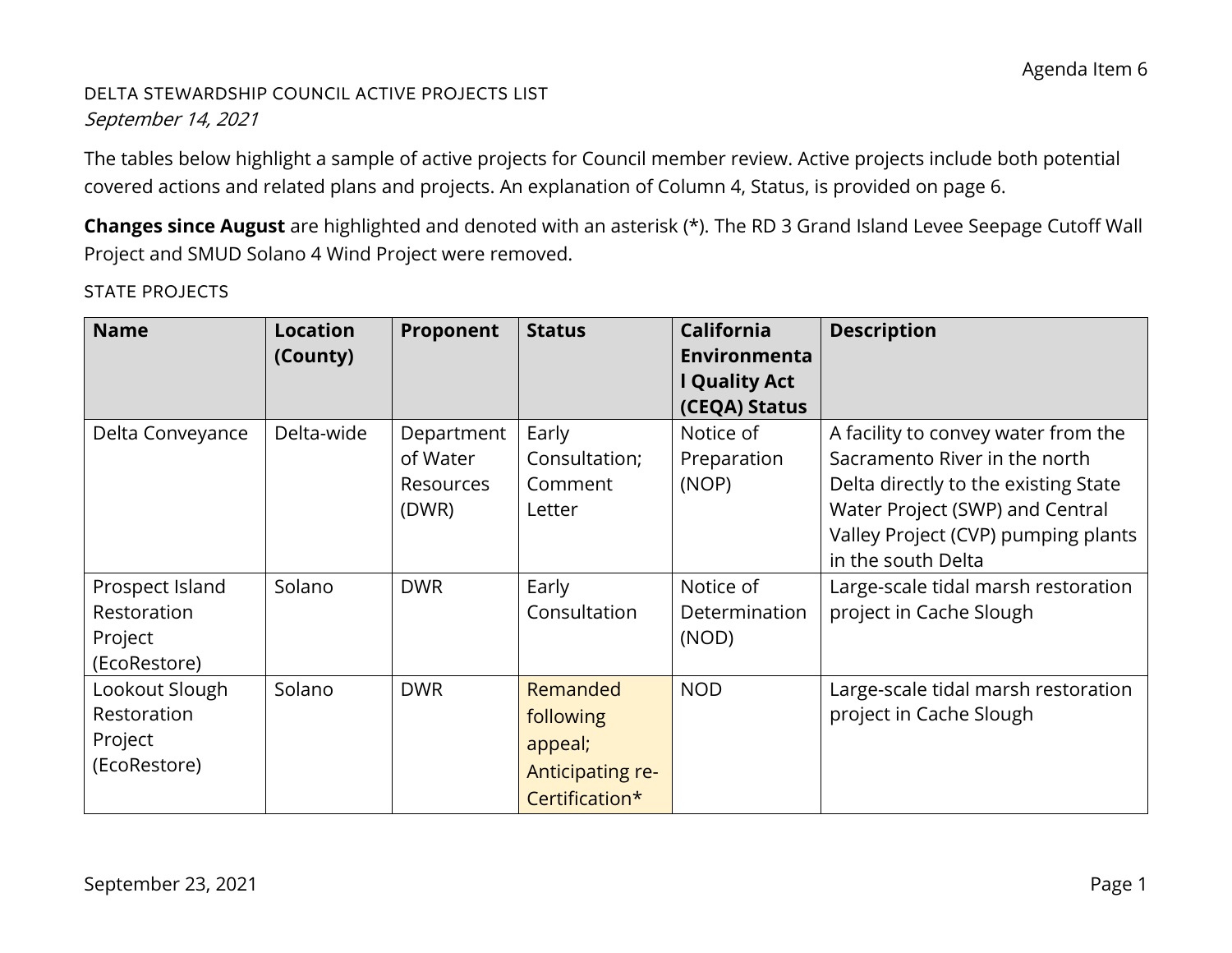Agenda Item 6

| <b>Name</b>             | <b>Location</b><br>(County) | Proponent   | <b>Status</b> | <b>California</b><br>Environmenta<br>I Quality Act | <b>Description</b>                   |
|-------------------------|-----------------------------|-------------|---------------|----------------------------------------------------|--------------------------------------|
|                         |                             |             |               | (CEQA) Status                                      |                                      |
| <b>Franks Tract</b>     | Contra                      | California  | Comment       | Not Initiated                                      | Explore options for improving        |
| Futures 2020            | Costa                       | Department  | Letter        |                                                    | ecosystem, water quality,            |
| Reimagined              |                             | of Fish and |               |                                                    | recreation, and community            |
|                         |                             | Wildlife    |               |                                                    | benefits at Franks Tract             |
|                         |                             | (CDFW)      |               |                                                    |                                      |
| <b>Central Valley</b>   | Sacramento,                 | <b>DWR</b>  | Early         | Not Initiated                                      | Five-year update to the State's plan |
| <b>Flood Protection</b> | San Joaquin,                |             | Consultation  |                                                    | for investments in flood             |
| Plan 2022 Update        | Yolo                        |             |               |                                                    | management in the Central Valley     |
|                         |                             |             |               |                                                    |                                      |
| Long-Term Salinity      | Delta-wide                  | <b>DWR</b>  | Monitoring    | Not started                                        | Program to periodically implement    |
| <b>Barrier Project</b>  |                             |             |               |                                                    | salinity barriers within the Delta   |
|                         |                             |             |               |                                                    | during drought conditions*           |
| American River          | Sacramento                  | DWR,        | Comment       | Supplemental                                       | Levee improvement project along      |
| <b>Common Features</b>  |                             | Sacramento  | Letter        | EIR/EIS                                            | the east bank of the Sacramento      |
| (ARCF):                 |                             | Area Flood  |               |                                                    | River                                |
| Sacramento River        |                             | Control     |               |                                                    |                                      |
| East Levee              |                             | Agency      |               |                                                    |                                      |
| Contract 3              |                             | (SAFCA)     |               |                                                    |                                      |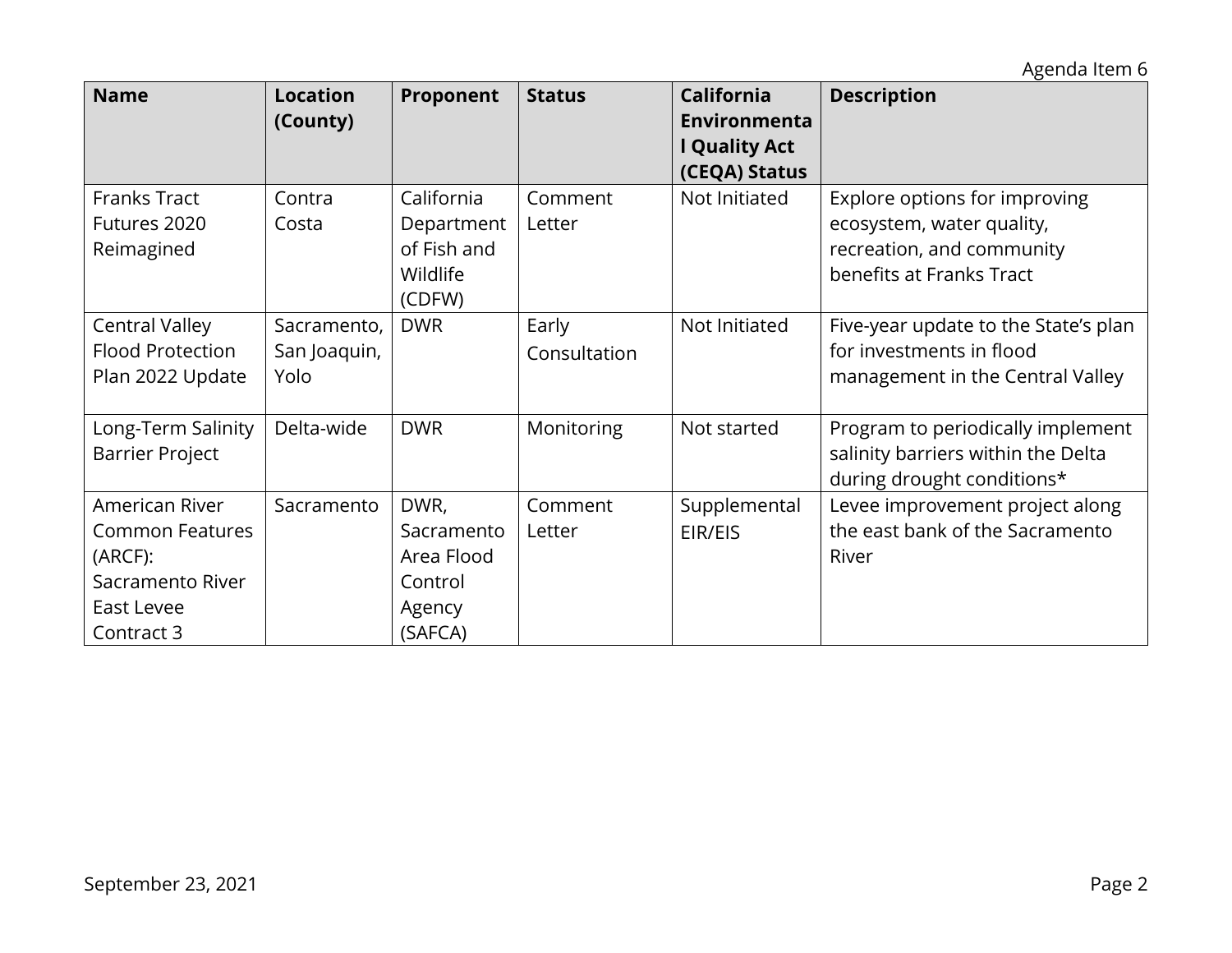### REGIONAL PROJECTS

| <b>Name</b>                                                           | <b>Location</b><br>(County) | Proponent                                                                        | <b>Status</b>                               | <b>CEQA Status</b>                                      | <b>Description</b>                                                                                                                                                                                    |
|-----------------------------------------------------------------------|-----------------------------|----------------------------------------------------------------------------------|---------------------------------------------|---------------------------------------------------------|-------------------------------------------------------------------------------------------------------------------------------------------------------------------------------------------------------|
| Valley Link Rail<br>Project                                           | San Joaquin                 | Tri Valley<br><b>Regional Rail</b><br>Authority                                  | Early<br>Consultation,<br>Comment<br>Letter | Final<br>Environmental<br><b>Impact Report</b><br>(EIR) | Proposed railway that would link<br>Tracy and Stockton to existing Bay<br>Area transit systems (Bay Area<br>Rapid Transit [BART] and Altamont<br>Corridor Express [ACE])                              |
| Plan Bay Area<br>2050                                                 | Contra<br>Costa,<br>Solano  | Metropolitan<br>Transportation<br>Commission<br>(MTC)                            | Early<br>Consultation;<br>Comment<br>Letter | Draft EIR                                               | Update to the Regional<br><b>Transportation Plan/Sustainable</b><br><b>Communities Strategy (RTP/SCS)</b><br>which projects regional growth<br>patterns and prioritizes<br>transportation investments |
| San Joaquin 2022<br>RTP/SCS                                           | San Joaquin                 | San Joaquin<br>Council of<br>Governments<br>(SICOG)                              | Comment<br>letter                           | <b>NOP</b>                                              | Update to the RTP/SCS, a<br>comprehensive long-range<br>transportation plan for San Joaquin<br>County.                                                                                                |
| Eastern San<br>Joaquin<br>Groundwater<br>Sustainability<br>Plan (GSP) | San Joaquin                 | Eastern San<br>Joaquin<br>Groundwater<br>Sustainability<br>Agency (GSA)          | Comment<br>Letter                           | Not applicable                                          | Strategies and potential projects to<br>enable the groundwater basin to<br>reach long term sustainability by<br>2040.                                                                                 |
| Eastern Contra<br>Costa GSP                                           | Contra<br>Costa             | East Contra<br>Costa<br>Groundwater<br>Sustainability<br><b>Working</b><br>Group | Comment<br>Letter                           | Not applicable                                          | Strategies and potential projects to<br>enable the groundwater basin to<br>reach long term sustainability by<br>2040                                                                                  |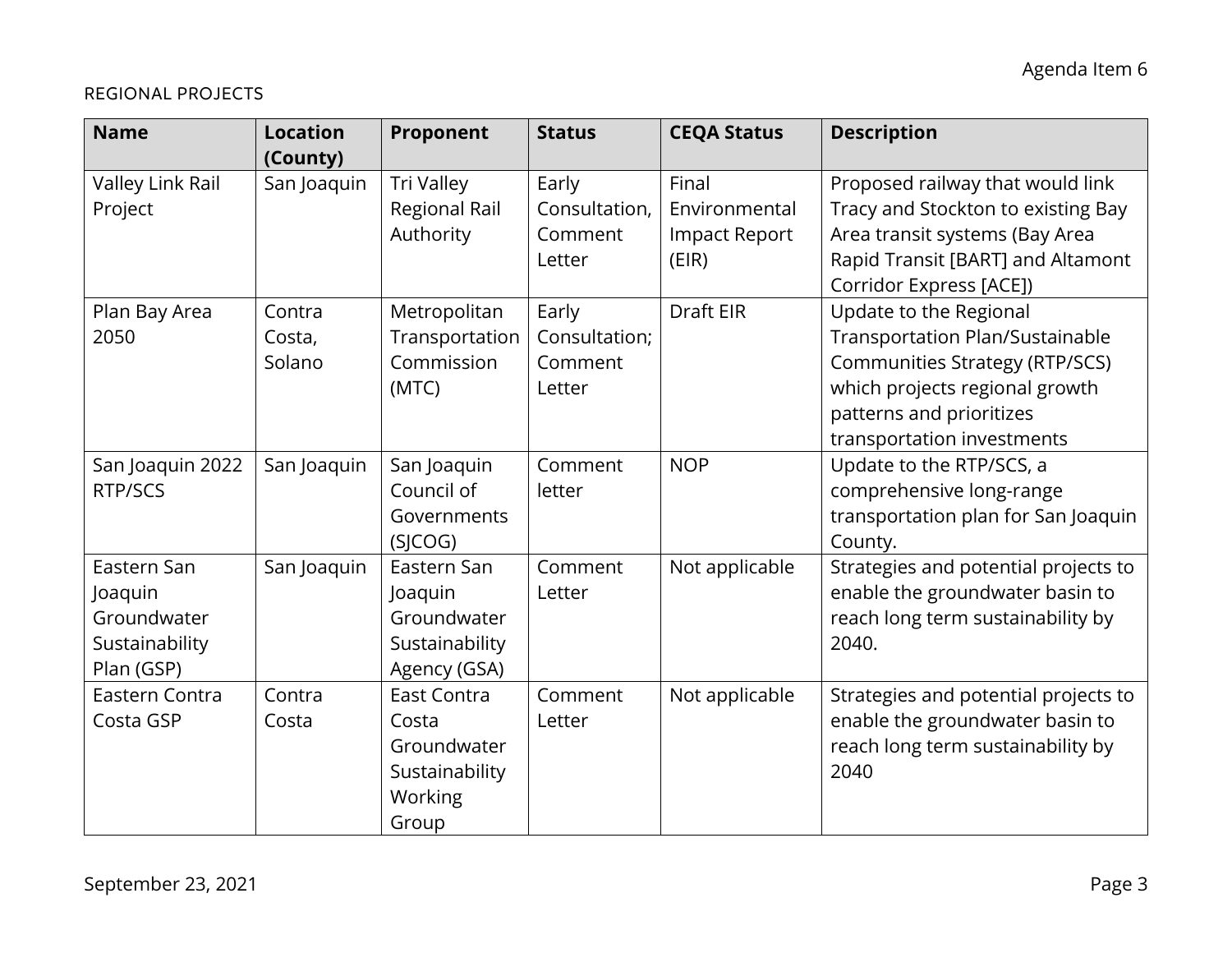### LOCAL PROJECTS

| <b>Name</b>                                                         | <b>Location</b><br>(County) | Proponent                  | <b>Status</b>                                           | <b>CEQA Status</b>                                        | <b>Description</b>                                                                                                                                                    |
|---------------------------------------------------------------------|-----------------------------|----------------------------|---------------------------------------------------------|-----------------------------------------------------------|-----------------------------------------------------------------------------------------------------------------------------------------------------------------------|
| <b>Stone Lakes</b><br>Restoration<br>Project                        | Sacramento                  | Sacramento<br>County       | Early<br>Consultation;<br>Anticipating<br>Certification | <b>Initial Study</b><br>(IS)/Negative<br>Declaration (ND) | Large-scale seasonal wetland and<br>riparian and oak woodland<br>restoration and enhancement<br>project in the Stone Lakes National<br>Wildlife Refuge                |
| Cache Slough<br>Complex Habitat<br>Conservation<br>Plan (HCP)       | Solano, Yolo                | Solano<br>County           | Monitoring                                              | Not Initiated                                             | Plan to provide coverage for<br>endangered species take at existing<br>water supply diversions and intakes                                                            |
| <b>Bees Lake</b><br>Habitat<br>Restoration                          | Yolo                        | City of West<br>Sacramento | Comment<br>Letter                                       | <b>NOD</b>                                                | Restore historic physical and<br>ecological processes and improve<br>public access management.                                                                        |
| Development<br>Title, Chapter 9-<br>1080 Agricultural<br>Mitigation | San Joaquin                 | San Joaquin<br>County      | Comment<br>Letter                                       | Exempt                                                    | Proposed text amendments to<br>County code relating to mitigation<br>for conversion of agricultural land<br>to other uses or zoning<br>designations                   |
| <b>Byron Airport</b><br>Development<br>Program                      | Contra Costa                | Contra Costa<br>County     | Comment<br>Letter*                                      | <b>Draft EIR</b>                                          | Amend the Airport Land Use<br>Compatibility Plan, General Plan,<br>and Planned Unit District zoning to<br>substantially broaden the range of<br>uses allowed by-right |
| North<br>Mokelumne River<br>Multi-Benefit<br>Project                | San Joaquin                 | Reclamation<br>District 38 | Certified<br>without<br>appeal*                         | <b>NOD</b>                                                | Levee improvements and waterside<br>habitat enhancement on Staten<br>Island along the North Mokelumne<br>River                                                        |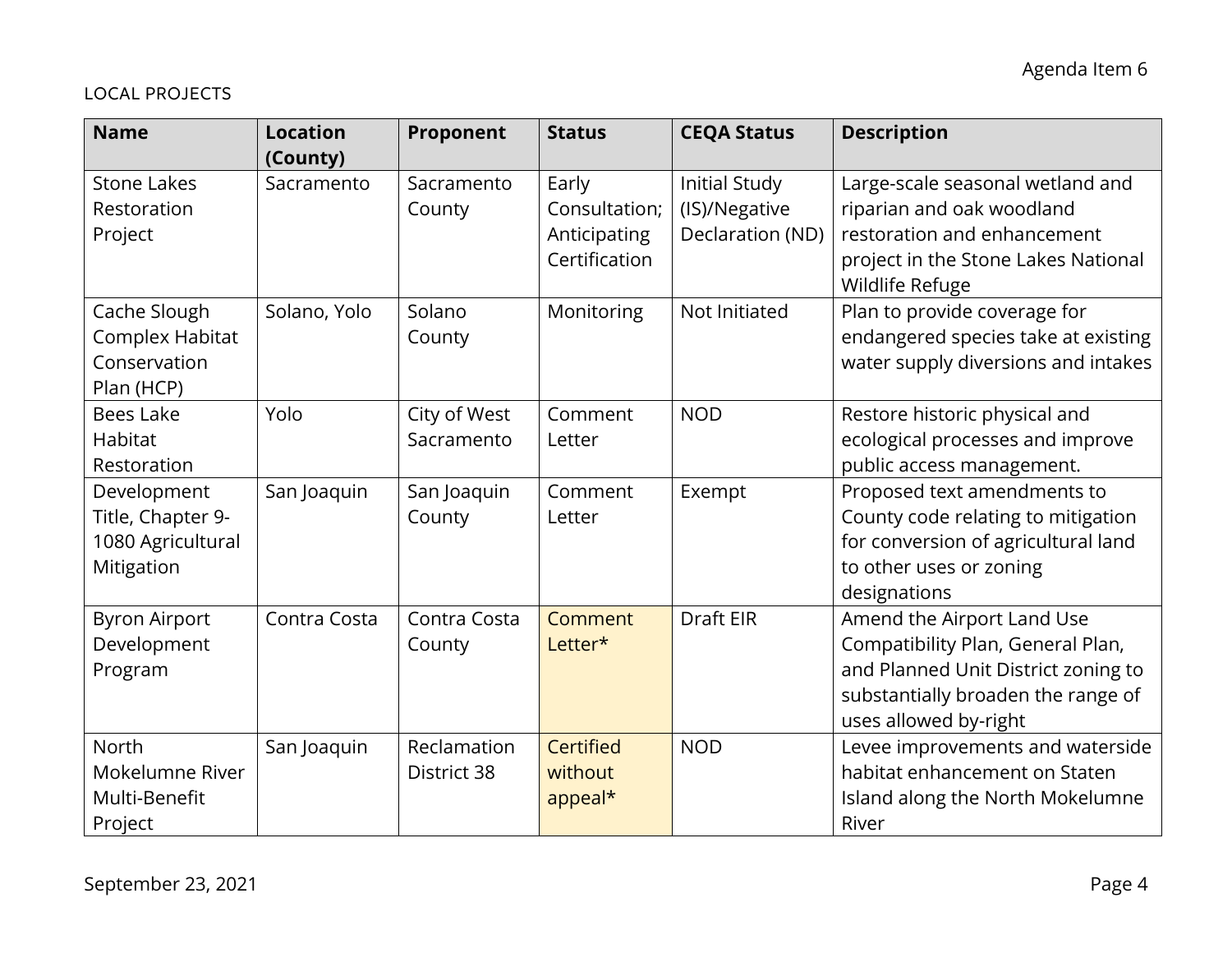Agenda Item 6

| <b>Name</b>                                                      | <b>Location</b><br>(County) | Proponent                                       | <b>Status</b>             | <b>CEQA Status</b>  | <b>Description</b>                                                                                                                                                              |
|------------------------------------------------------------------|-----------------------------|-------------------------------------------------|---------------------------|---------------------|---------------------------------------------------------------------------------------------------------------------------------------------------------------------------------|
| Solano<br>Multispecies HCP                                       | Solano                      | Solano<br><b>County Water</b><br>Agency         | Monitoring                | Not initiated       | Provide coverage for endangered<br>species take that may result from<br>future urban growth, infrastructure,<br>and ongoing operations and<br>maintenance activities            |
| <b>Ulatis Creek</b><br><b>Habitat</b><br>Restoration<br>Project* | Solano*                     | Solano<br>Resource<br>Conservation<br>District* | <b>Comment</b><br>Letter* | IS/MND <sup>*</sup> | Restore 20 acres of riparian<br>woodland to the north bank of<br>Ulatis Creek, thereby improving the<br>ecological function of the area for<br>the benefit of native species. * |

### OTHER PROJECTS

| <b>Name</b>  | <b>Location</b> | Proponent             | <b>Status</b>         | <b>CEQA Status</b> | <b>Description</b>                  |
|--------------|-----------------|-----------------------|-----------------------|--------------------|-------------------------------------|
|              | (County)        |                       |                       |                    |                                     |
| Delta        | Delta-wide      | U.S. Army             | <b>Comment Letter</b> | Notice of Intent   | A facility to convey water from the |
| Conveyance   |                 | Corps of              |                       | (NOI) to           | Sacramento River in the north       |
|              |                 | Engineers             |                       | prepare a Draft    | Delta directly to the existing SWP  |
|              |                 | (USACE)               |                       | Environmental      | and CVP pumping plants in the       |
|              |                 |                       |                       | Impact Study       | south Delta. The scope is limited   |
|              |                 |                       |                       | (EIS)              | to construction activities,         |
|              |                 |                       |                       |                    | structures, and modifications to    |
|              |                 |                       |                       |                    | federal levees and navigation       |
|              |                 |                       |                       |                    | projects.                           |
| Los Vagueros | Contra          | Contra Costa          | Anticipating          | Final              | <b>Expansion of Los Vaqueros</b>    |
| Reservoir    | Costa           | <b>Water District</b> | Certification         | Supplement to      | Reservoir, and construction of new  |
| Second       |                 |                       |                       | the Final          | and replacement water supply        |
| Expansion    |                 |                       |                       | EIR/EIS            | infrastructure                      |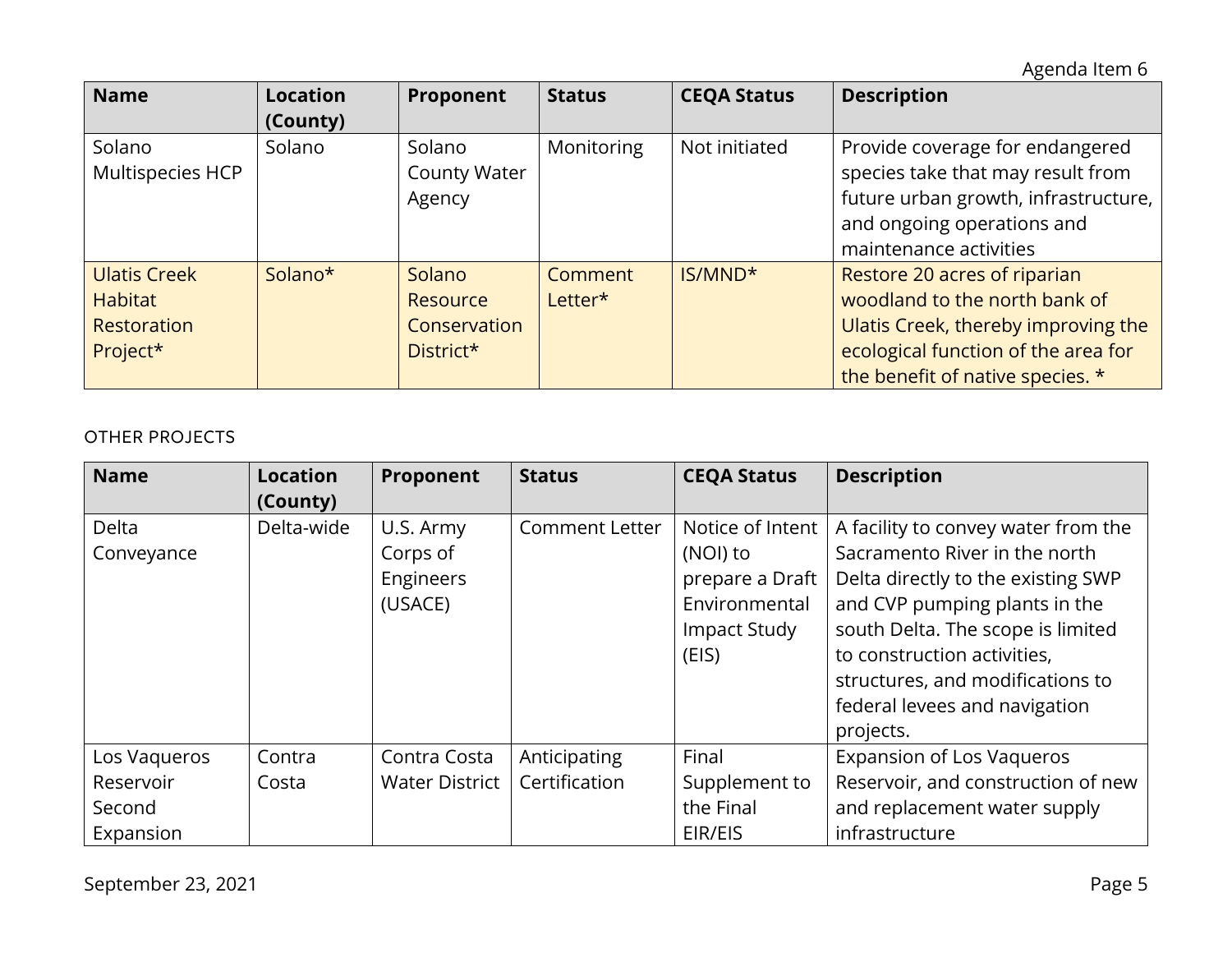Agenda Item 6

| <b>Name</b>                                                                 | <b>Location</b><br>(County)     | Proponent                                                          | <b>Status</b>         | <b>CEQA Status</b> | <b>Description</b>                                                                                                                                |
|-----------------------------------------------------------------------------|---------------------------------|--------------------------------------------------------------------|-----------------------|--------------------|---------------------------------------------------------------------------------------------------------------------------------------------------|
| Mossdale Tract<br>Area Urban<br><b>Flood Risk</b><br><b>Reduction Study</b> | San Joaquin                     | San Joaquin<br>Area Flood<br>Control<br>Agency                     | Early<br>Consultation | Not Initiated      | Identify a plan to achieve an urban<br>level of flood protection for the<br>Mossdale Tract (Reclamation<br>District No. 17)                       |
| Metropolitan<br><b>Water District</b><br><b>Climate Action</b><br>Plan      | Contra<br>Costa, San<br>Joaquin | Metropolitan<br><b>Water District</b><br>of Southern<br>California | Monitoring            | <b>NOP</b>         | A strategy for reducing<br>greenhouse gas emissions<br>associated with future<br>construction, operation, and<br>maintenance activities           |
| <b>Delta Cross</b><br><b>Channel Gate</b><br>Upgrades<br>Project            | Sacramento                      | Reclamation                                                        | Monitoring            | Not Initiated      | Provide for remote and more<br>frequent operation, to manage<br>water quality in the Central Delta<br>and at the SWP and CVP pumping<br>plants    |
| Yolo Bypass East<br>Levee Project                                           | Yolo                            | <b>USACE</b>                                                       | Early<br>Consultation | <b>NOD</b>         | Improve portions of the east bank<br>of the Yolo Bypass levee from the<br>Sacramento Bypass south to the<br>Deep Water Ship Channel West<br>Levee |
| Liberty Island II<br>Conservation<br><b>Bank</b>                            | Solano, Yolo                    | RD 2093                                                            | Early<br>consultation | <b>NOD</b>         | Create a tidal marsh conservation<br>bank and sell conservation credits<br>to offset the impacts of future<br>projects                            |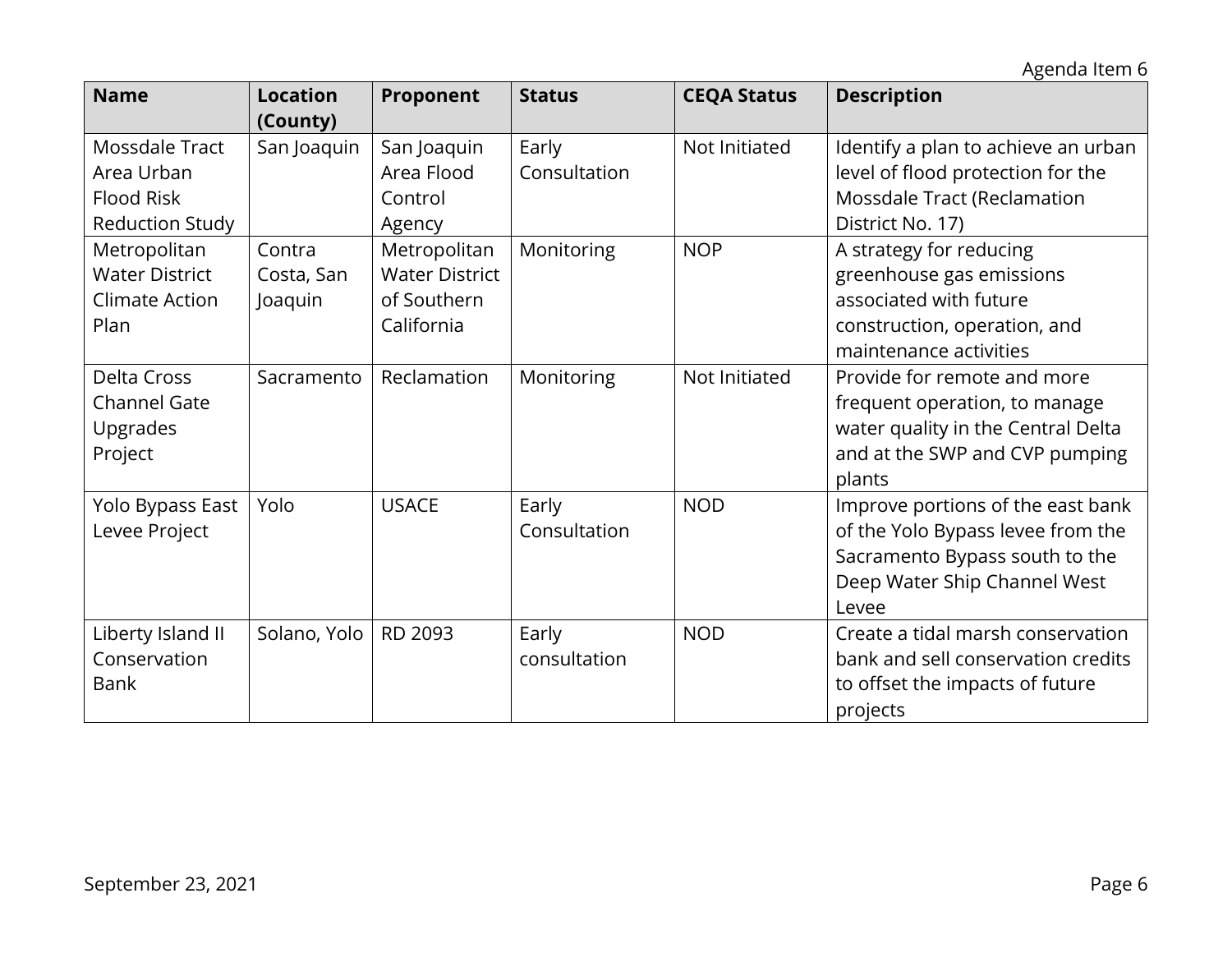#### STATUS TYPES

Active projects include both potential covered actions and related plans and projects of interest. The active project "Status" reported above is not sequential but tends to align with certain phases of the CEQA process. The relationship between generalized steps in the CEQA process (top row) and generalized status types (bottom row) is illustrated in **Figure 1**. Each status type is described in more detail, below.



## **Figure 1. Typical Project Sequence**

**Coordinating**: Occasionally, the Council will coordinate with state and local agencies prior to the initiation of the CEQA process in order to track and/or inform project formulation. Coordination may include informal discussions or attendance at project planning meetings.

**Comment letter**: Council staff prepare comment letters in response to each phase of the CEQA process leading up to a final document (e.g., Notice of Preparation [NOP], IS/ND, IS/MND, DEIR). The Council may also comment on other interim studies and reports, as needed. The Council comments on potential covered actions as well as on long range plans identified in the Delta Reform Act (Wat. Code section 85212) and projects located outside of the Delta that will have a significant impact on the Delta (Wat. Code section 85210[j]).

**Early consultation**: The Delta Reform Act directs the Council to offer early consultation to assist state and local public agencies in preparing certifications of consistency (Wat. Code section 85225.5). The timing and frequency of early consultation is at the discretion of the project proponent.